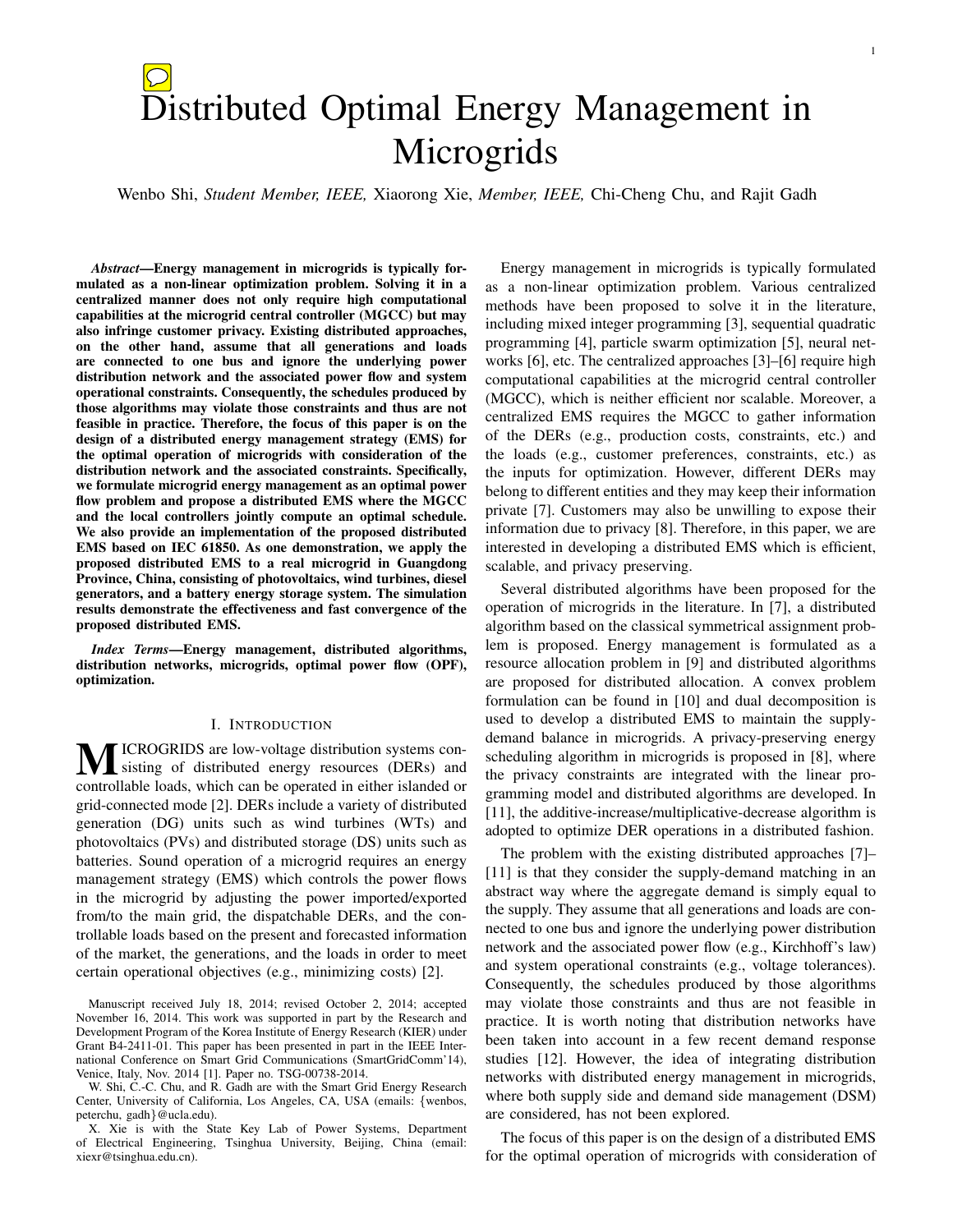the underlying power distribution network and the associated constraints. More specifically, we consider a microgrid consisting of multiple DERs and controllable loads. The objective of the EMS is to control the power flows in the microgrid in order to i) minimize the cost of generation, the cost of energy storage, and the cost of energy purchase from the main grid, ii) minimize the dissatisfactions of customers in the DSM, and iii) minimize the power losses subject to the DER constraints, the load constraints, the power flow constraints, and the system operational constraints.

Specifically, we formulate energy management in microgrids as an optimal power flow (OPF) problem. The OPF problem is difficult to solve due to the non-convex power flow constraints. We convexify the OPF problem by relaxing the power flow constraints (See [13], [14] for a tutorial on convex relaxation of OPF). Sufficient conditions for the exactness of the relaxation have been derived in recent works [15]– [18], which hold for a variety of IEEE test systems and real distribution systems. Therefore, we focus on solving the relaxed OPF problem (OPF-r) in this paper. Note that most of the convex relaxations of OPF [15]–[18] assume a singlephase or balanced three-phase distribution network. See [19] for convex relaxation of OPF in multi-phase networks. The OPF-r problem is a centralized convex optimization problem. To solve it in a distributed manner, we propose a distributed EMS where the MGCC and the local controllers (LCs) jointly compute an optimal schedule. the boul constraints, the power flow constraints, and the system<br>
dependent on constraints. The power flow constraints, and the system<br>
spectrically, we formulae energy management in micro-<br>
spectrically, we formulae conc

In order to illustrate the feasibility of the proposed EMS in real systems, we provide an implementation based on the IEC 61850 standard which provides standardized communication and control interfaces for all DER devices. As one demonstration, we apply the proposed EMS to a real microgrid in Guangdong Province, China, consisting of PVs, WTs, diesel generators, and a battery energy storage system (BESS). The simulation results demonstrate the effectiveness and fast convergence of the proposed EMS. We show that the proposed EMS is able to manage the operations in the microgrid to achieve the objective while maintaining the bus voltages within the allowed range. Furthermore, we discuss the location effect, the load shedding/shifting, the ramping constraint, and the trade-offs in the objective.

Compared with a preliminary version of this work [1], this paper provides a more realistic and detailed system model by incorporating the generation ramping constraint, the inverter capacity, the battery efficiency, and the load shifting. We also provide an IEC 61850 implementation of the proposed distributed EMS to demonstrate its feasibility in real systems. A case study using the real pricing data is provided to give better insights into microgrid energy management. A more comprehensive analysis of the proposed EMS is given, including the discussions on the location effect, the load shedding/shifting, the ramping constraint, and the trade-offs in the objective.

The rest of the paper is organized as follows. We introduce the system model in Section II and propose the EMS in Section III. Simulation results are provided in Section V and



Fig. 1. System architecture.

## II. SYSTEM MODEL

In this section, we describe the system model for developing the proposed distributed EMS. We first give an overview of the system followed by the DG model, the DS model, and the load model. We then model the power distribution network using a branch flow model and formulate microgrid energy management as an OPF problem.

#### *A. System Overview*

A low-voltage power distribution network generally has a radial structure [12]. Thus, we consider a radial microgrid consisting of a set of DG units denoted by  $G \triangleq \{g_1, g_2, \ldots, g_G\},\$ DS units denoted by  $\mathcal{B} \triangleq \{b_1, b_2, \ldots, b_B\}$ , and controllable loads denoted by  $\mathcal{L} \triangleq \{l_1, l_2, \ldots, l_L\}$ . In the microgrid, there is a MGCC which coordinates the operations of the DERs and the controllable loads. At each DER and load, there is a LC which is able to coordinate with the MGCC to compute its schedule locally via a two-way communication infrastructure. Fig. 1 shows the system architecture.

In this paper, we use a discrete-time model with a finite horizon. We consider a time period or namely a scheduling horizon which is divided into T equal intervals  $\Delta t$ , denoted by  $\mathcal{T} \triangleq \{0, 1, \ldots, T - 1\}.$ 

## *B. DG Model*

We consider both renewable and conventional DGs in the microgrid. Renewable DGs such as PVs and WTs are nondispatchable and conventional DGs such as diesel are dispatchable. For each DG  $g \in \mathcal{G}$ , we denote its complex output power by  $s_q(t) \triangleq p_q(t) + i q_g(t)$ , where  $p_g(t)$  is the active power and  $q_q(t)$  is the reactive power.

*1) Renewable DG:* A renewable DG unit such as PV or WT is not dispatchable and its output power is dependent on the availability of the primary sources (i.e., sun irradiance or wind). Therefore, forecast is required in order to consider them in the energy management optimization. Methods for PV forecasting [20] and WT forecasting [21] can be utilized. In our model, we assume that the complex power of a renewable DG unit over the scheduling horizon is given and there is no generation cost for renewable DGs.

*2) Conventional DG:* A conventional DG unit such as diesel is a dispatchable source, its output power is a variable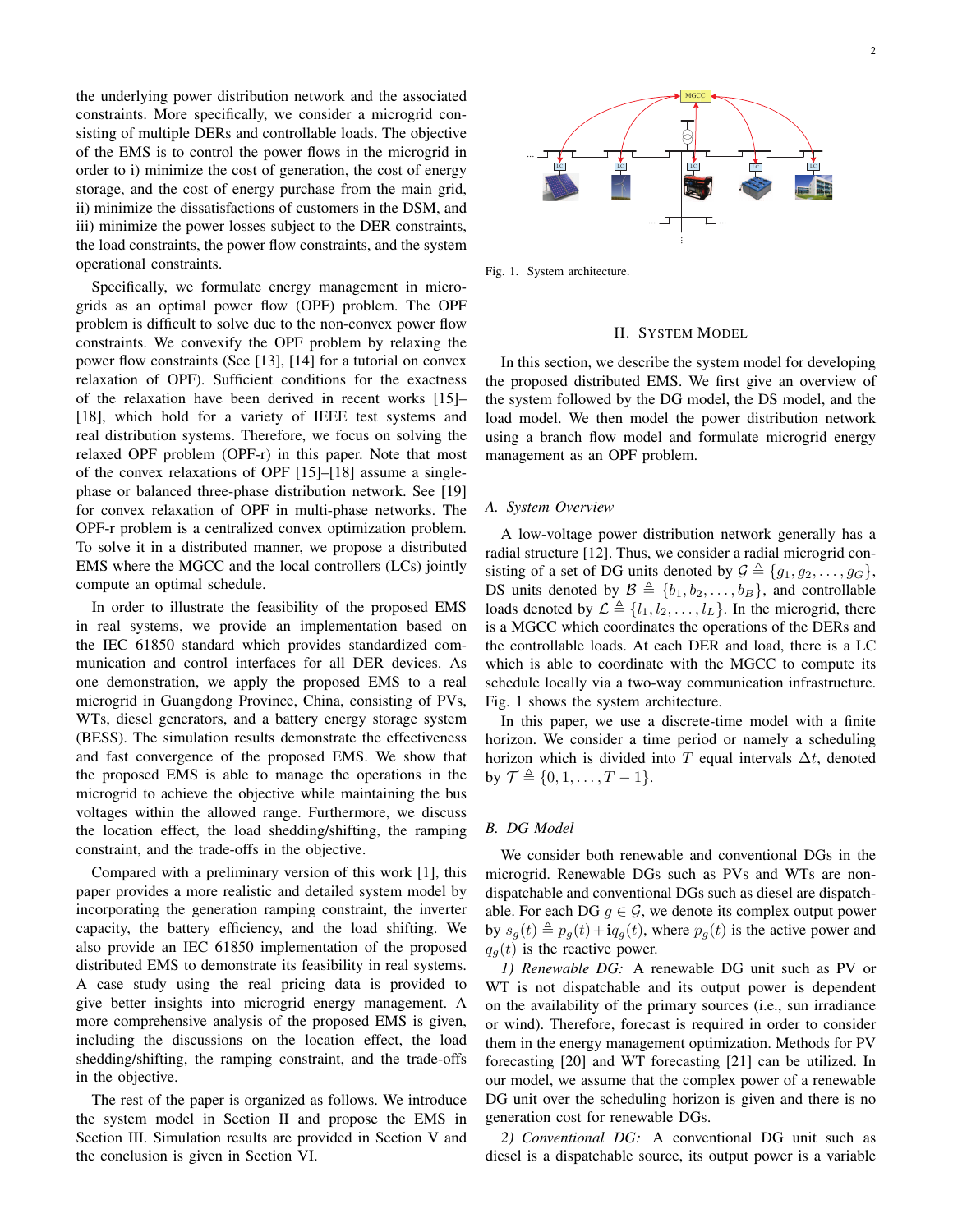with the following constraints:

$$
0 \le p_g(t) \le \bar{p}_g, \ \forall t \in \mathcal{T}, \tag{1}
$$

$$
|p_g(t) - p_g(t-1)| \le r_g \bar{p}_g, \ \forall t \in \mathcal{T},\tag{2}
$$

where  $\bar{p}_g$  is the maximum output power and  $r_g \in (0, 1]$  is the ramping parameter.

For a given conventional DG unit, its reactive power generated at the inverter is bounded by:

$$
p_g(t)^2 + q_g(t)^2 \le s_g^2, \ \forall t \in \mathcal{T},\tag{3}
$$

where  $s_q$  is the capacity of the inverter.

We model the conventional DG generation cost at each time  $t \in \mathcal{T}$  using a quadratic model [10]:

$$
C_g(p_g(t)) \triangleq \alpha_g (p_g(t)\Delta t)^2 + \beta_g p_g(t)\Delta t + c_g, \qquad (4)
$$

where  $\alpha_g$ ,  $\beta_g$ , and  $c_g$  are constants.

## *C. DS Model*

We consider batteries as the DS units in the microgrid. For a given battery  $b \in \mathcal{B}$ , we denote its complex power by  $s_b(t) \triangleq p_b(t) + i q_b(t)$ , where  $p_b(t)$  is the active power (positive when charging and negative when discharging) and  $q_b(t)$  is the reactive power. Let  $E_b(t)$  denote the energy stored in the battery at time  $t$ . A given battery can be modeled by the following constraints:

$$
p_b \le p_b(t) \le \bar{p}_b, \ \forall t \in \mathcal{T},\tag{5}
$$

$$
p_b(t)^2 + q_b(t)^2 \le s_b^2, \ \forall t \in \mathcal{T}, \tag{6}
$$

$$
E_b(t+1) = \eta_b E_b(t) + p_b(t)\Delta t, \ \forall t \in \mathcal{T}, \qquad (7)
$$

$$
\underline{E}_b \le E_b(t) \le \overline{E}_b, \ \forall t \in \mathcal{T},\tag{8}
$$

$$
E_b(T) \ge E_b^e,\tag{9}
$$

where  $\bar{p}_b$  is the maximum charging rate,  $-p_b$  is the maximum discharging rate,  $s_b$  is the capacity of the inverter,  $\eta_b \in (0, 1]$ captures the battery efficiency,  $E_b$  and  $\bar{E}_b$  are the minimum and maximum allowed energy stored in the battery, respectively, and  $E_b^e$  is the minimum energy that the battery should maintain at the end of the scheduling horizon.

We use a cost function to capture the damages to the battery by the charging and discharging operations. Three types of damages are considered: fast charging, frequent switches between charging and discharging, and deep discharging. We model the battery cost as [22]:

$$
C_b(\mathbf{p}_b) \triangleq \alpha_b \sum_{t \in \mathcal{T}} p_b(t)^2 - \beta_b \sum_{t=0}^{T-2} p_b(t+1) p_b(t)
$$
  
+ 
$$
\gamma_b \sum_{t \in \mathcal{T}} \left( \min(E_b(t) - \delta_b \bar{E}_b, 0) \right)^2,
$$
 (10)

where  $\mathbf{p}_b \triangleq (p_b(t), t \in \mathcal{T})$  is the charging/discharging vector,  $\alpha_b$ ,  $\beta_b$ ,  $\gamma_b$ , and  $\delta_b$  are positive constants.  $\alpha_b$ ,  $\beta_b$ , and  $\gamma_b$ trade off among fast charging, switches between charging and discharging, and deep discharging. The above function is convex when  $\alpha_b > \beta_b$ . We choose  $\delta_b = 0.2$ , meaning that the cost function penalizes deep charging when the energy stored in the battery  $E_b(t)$  is less than 20% of the battery capacity  $\bar{E}_b$ .

# *D. Load Model*

We consider two types of controllable loads in the microgrid: interruptible and deferrable loads. An interruptible load can be shedded and a deferrable load can be shifted in time but need to consume a certain amount of energy before a deadline.

For each load  $l \in \mathcal{L}$ , we denote its complex power by  $s_l(t) \triangleq p_l(t) + i q_l(t)$  and it is bounded by:

$$
p_l(t) \le p_l(t) \le \bar{p}_l(t), \ \forall t \in \mathcal{T}, \tag{11}
$$

$$
q_l(t) \le q_l(t) \le \bar{q}_l(t), \ \forall t \in \mathcal{T}, \tag{12}
$$

where  $p_l(t)$  and  $\bar{p}_l(t)$  are the minimum and maximum active power, respectively, and  $q_l(t)$  and  $\bar{q}_l(t)$  are the minimum and  $\frac{1}{2}$  maximum reactive power, respectively.

For a deferrable load, we assume that its consumed energy is bounded by:

$$
E_l \le \sum_{t \in \mathcal{T}} p_l(t) \Delta t \le \bar{E}_l,
$$
\n(13)

where  $E_l$  and  $\overline{E}_l$  are the energy lower and upper bound, where  $E_t$  as

For each load, we define a demand vector denoted by  $\mathbf{p}_l \triangleq$  $(p_l(t), t \in \mathcal{T})$  and a cost function  $C_l(\mathbf{p}_l)$  which measures the dissatisfaction of the customer using the demand schedule  $p_l$ .

The cost function of an interruptible load is dependent on the shedded load and can be defined as:

$$
C_l(\mathbf{p}_l) \triangleq \sum_{t \in \mathcal{T}} \alpha_l (\min(p_l(t) - p_l^f(t), 0))^2, \qquad (14)
$$

where  $p_l^f(t)$  is the forecasted load and  $\alpha_l$  is a positive constant. The above cost function is non-zero only when there is load shedding, i.e.,  $p_l(t) < p_l^f(t)$ .

The cost function of a deferrable load is dependent on the unfulfilled energy and can be defined as:

$$
C_l(\mathbf{p}_l) \triangleq \alpha_l (\bar{E}_l - \sum_{t \in \mathcal{T}} p_l(t) \Delta t), \tag{15}
$$

where  $\alpha_l$  is a positive constant.

#### *E. Distribution Network Model*

A distribution network can be modeled as a connected graph  $(N, \mathcal{E})$ , where each node  $i \in \mathcal{N}$  represents a bus and each link in  $\mathcal E$  represents a branch (line or transformer). We denote a link by  $(i, j) \in \mathcal{E}$ . Power distribution networks are typically radial and the graph becomes a tree for radial distribution systems. We index the buses in N by  $i = 0, 1, \ldots, n$ , and bus 0 denotes the feeder which has a fixed voltage and flexible power injection.

For each link  $(i, j) \in \mathcal{E}$ , let  $z_{ij} \triangleq r_{ij} + i x_{i,j}$  be the complex impedance of the branch,  $I_{ij}(t)$  be the complex current from buses i to j, and  $S_{ij}(t) \triangleq P_{ij}(t) + iQ_{ij}(t)$  be the complex power flowing from buses  $i$  to  $j$ .

For each bus  $i \in \mathcal{N}$ , let  $V_i(t)$  be the complex voltage at bus i and  $s_i(t) \triangleq p_i(t) + i q_i(t)$  be the net load which is the load minus the generation at bus i. Each bus  $i \in \mathcal{N} \setminus \{0\}$  is connected to a subset of DG units  $\mathcal{G}_i$ , DS units  $\mathcal{B}_i$ , and loads  $\mathcal{L}_i$ . The net load at each bus *i* satisfies:

$$
s_i(t) = s_{li}(t) + s_{bi}(t) - s_{gi}(t), \ \forall i \in \mathcal{N} \setminus \{0\}, \forall t \in \mathcal{T}, \ (16)
$$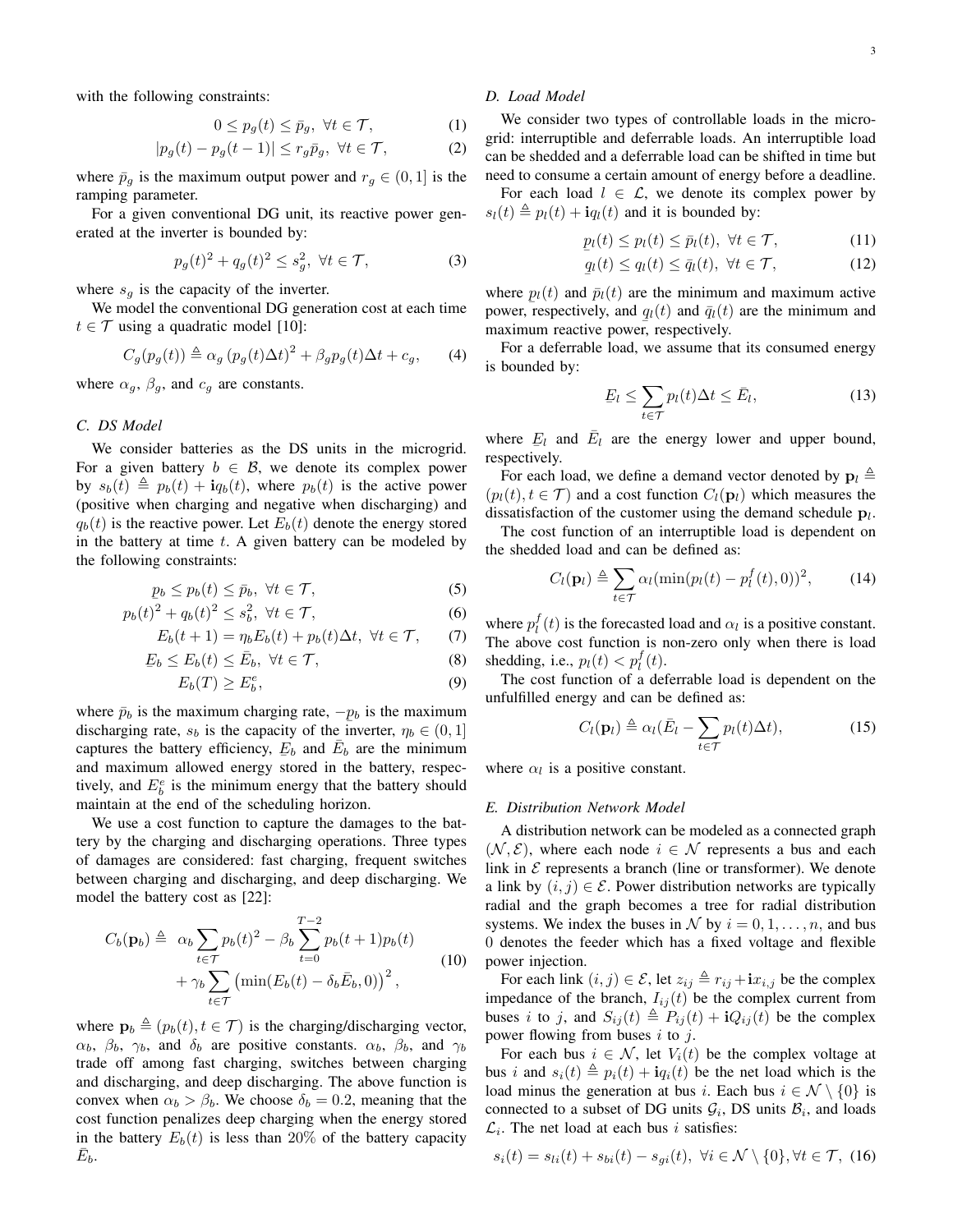where  $s_{li}(t) \triangleq \sum_{l \in \mathcal{L}_i} s_l(t)$ ,  $s_{bi}(t) \triangleq \sum_{b \in \mathcal{B}_i} s_b(t)$ , and  $s_{gi} \triangleq \sum_{a \in \mathcal{G}_i} s_q(t)$ .  $_{g\in\mathcal{G}_i}$   $s_g(t)$ .

Given the radial distribution network  $(N, \mathcal{E})$ , the feeder voltage  $V_0$ , and the impedances  $\{z_{ij}\}_{(i,j)\in\mathcal{E}}$ , then the other variables including the power flows, the voltages, the currents, and the bus loads satisfy the following physical laws for all branches  $(i, j) \in \mathcal{E}$  and all  $t \in \mathcal{T}$ .

• Ohm's law:

$$
V_i(t) - V_j(t) = z_{ij} I_{ij}(t); \t\t(17)
$$

• Power flow definition:

$$
S_{ij}(t) = V_i(t)I_{ij}^*(t);
$$
 (18)

• Power balance:

$$
S_{ij}(t) - z_{ij}|I_{ij}(t)|^2 - \sum_{k:(j,k)\in\mathcal{E}} S_{jk}(t) = s_j(t). \quad (19)
$$

Using equations  $(17)$ – $(19)$  and in terms of real variables, we can model the steady-state power flows in a given distribution network G as [13]:  $\forall (i, j) \in \mathcal{E}, \forall t \in \mathcal{T},$ 

$$
p_j(t) = P_{ij}(t) - r_{ij}\ell_{ij}(t) - \sum_{k:(j,k)\in\mathcal{E}} P_{jk}(t),
$$
 (20)

$$
q_j(t) = Q_{ij}(t) - x_{ij}\ell_{ij}(t) - \sum_{k:(j,k)\in\mathcal{E}} Q_{jk}(t),
$$
 (21)

$$
v_j(t) = v_i(t) - 2(r_{ij}P_{ij}(t) + x_{ij}Q_{ij}(t)) + (r_{ij}^2 + x_{ij}^2)\ell_{ij}(t),
$$
\n(22)

$$
\ell_{ij}(t) = \frac{P_{ij}(t)^2 + Q_{ij}(t)^2}{v_i(t)},
$$
\n(23)

where  $\ell_{ij}(t) \triangleq |I_{ij}(t)|^2$  and  $v_i(t) \triangleq |V_i(t)|^2$ .

Equations (20)–(23) define a system of equations in the variables  $(\mathbf{P}(t), \mathbf{Q}(t), \mathbf{v}(t), \mathbf{l}(t), \mathbf{s}(t)),$  where  $\mathbf{P}(t) \triangleq$  $(P_{ij}(t), (i, j) \in \mathcal{E})$ ,  $\mathbf{Q}(t) \triangleq (Q_{ij}(t), (i, j) \in \mathcal{E})$ ,  $\mathbf{v}(t) \triangleq$  $(v_i(t), i \in \mathcal{N} \setminus \{0\}), \mathbf{1}(t) \triangleq (\ell_{ij}(t), (i, j) \in \mathcal{E})$ , and  $\mathbf{s}(t) \triangleq (s_i(t), i \in \mathcal{N} \setminus \{0\})$ . The phase angles of the voltages and the currents are not included. But they can be uniquely determined for radial systems [14].

#### *F. Energy Management*

The objective of the microgrid operator is to minimize its operational cost, while delivering reliable and high-quality power to the loads. However, the introduction of DERs makes it challenging to balance the supply and demand in a microgrid, especially in islanded mode where only DERs are used as the supply. The integration of DERs may also increase the voltage significantly, which reduces the quality of the voltage received by other users in the distribution network. Thus in this paper, we study microgrid energy management aiming at achieving the operational objective of the microgrid operator, while meeting the supply-demand balance and the voltage tolerance constraints.

We consider the following voltage tolerance constraints in the microgrid:

$$
Y_i \le |V_i(t)| \le \bar{V}_i, \ \forall i \in \mathcal{N} \setminus \{0\}, \forall t \in \mathcal{T}, \tag{24}
$$

where  $V_i$  and  $\overline{V}_i$  correspond to the minimum and maximum where  $\frac{1}{2}i$  and  $v_i$  correspond to the minimum and maximal allowed voltage according to the specification, respectively.

The net power injected to the microgrid from the main grid is given by:

$$
s_0(t) = \sum_{j:(0,j)\in\mathcal{E}} s_{0j}(t), \ \forall t \in \mathcal{T}.
$$
 (25)

If the microgrid is operated in islanded mode, then  $s_0(t) =$ 0. If the microgrid is operated in grid-connected mode, then  $s<sub>0</sub>(t)$  is is the net complex power traded between the microgrid and the main grid.

We model the cost of energy purchase from the main grid at each time  $t \in \mathcal{T}$  as:

$$
C_0(t, p_0(t)) \triangleq \rho(t)p_0(t)\Delta t, \qquad (26)
$$

where  $\rho(t)$  is the market energy price. Note that  $p_0(t)$  can be negative, meaning that the microgrid can sell its surplus power to the main grid.

The objective of the energy management in the microgrid is to (i) minimize the cost of generation, the cost of energy storage, and the cost of energy purchase from the main grid, and (ii) minimize the dissatisfactions of customers in the DSM, and (iii) minimize the power losses subject to the DER constraints, the load constraints, the power flow constraints, and the system operational constraints (voltage tolerances).

We define  $\mathbf{P} \triangleq (\mathbf{P}(t), t \in \mathcal{T}), \mathbf{Q} \triangleq (\mathbf{Q}(t), t \in \mathcal{T}), \mathbf{v} \triangleq$  $(\mathbf{v}(t), t \in \mathcal{T}), \mathbf{l} \triangleq (\mathbf{l}(t), t \in \mathcal{T}), \mathbf{s}_q \triangleq (s_q(t), t \in \mathcal{T}), \mathbf{s}_b \triangleq$  $(s_b(t), t \in \mathcal{T}), s_l \triangleq (s_l(t), t \in \mathcal{T}), \ s \triangleq (s_g, s_b, s_l, g \in \mathcal{G}, b \in$  $B, l \in \mathcal{L}$ ), and  $C_g(\mathbf{p}_g) \triangleq \sum_{t \in \mathcal{T}} C_g(p_g(t))$ . Microgrid energy management can be formulated as an OPF problem: **OPF** 

$$
\min_{\mathbf{P},\mathbf{Q},\mathbf{v},\mathbf{l},\mathbf{s}} \quad \xi_g \sum_{g \in \mathcal{G}} C_g(\mathbf{p}_g) + \xi_b \sum_{b \in \mathcal{B}} C_b(\mathbf{p}_b) + \xi_l \sum_{l \in \mathcal{L}} C_l(\mathbf{p}_l) \n+ \xi_0 \sum_{t \in \mathcal{T}} C_0(t, p_0(t)) + \xi_p \sum_{t \in \mathcal{T}} \sum_{(i,j) \in \mathcal{E}} r_{ij} \ell_{ij}(t) \ns.t. \quad (1) - (3), (5) - (9), (11) - (13), (16), \n(20) - (25),
$$

where  $\xi_g$ ,  $\xi_b$ ,  $\xi_l$ ,  $\xi_0$ , and  $\xi_p$  are the parameters to trade off among the cost minimizations and the power loss minimization.

#### III. DISTRIBUTED EMS

The previous OPF problem is non-convex due to the quadratic equality constraint in (23) and is NP-hard to solve in general [13]. We therefore relax them to inequalities:

$$
\ell_{ij}(t) \ge \frac{P_{ij}(t)^2 + Q_{ij}(t)^2}{v_i(t)}, \ \forall (i, j) \in \mathcal{E}, \forall t \in \mathcal{T}.
$$
 (27)

We then consider the following convex relaxation of OPF: OPF-r

$$
\min_{\mathbf{P},\mathbf{Q},\mathbf{v},\mathbf{l},\mathbf{s}} \quad \xi_g \sum_{g \in \mathcal{G}} C_g(\mathbf{p}_g) + \xi_b \sum_{b \in \mathcal{B}} C_b(\mathbf{p}_b) + \xi_l \sum_{l \in \mathcal{L}} C_l(\mathbf{p}_l) \n+ \xi_0 \sum_{t \in \mathcal{T}} C_0(t, p_0(t)) + \xi_p \sum_{t \in \mathcal{T}} \sum_{(i,j) \in \mathcal{E}} r_{ij} \ell_{ij}(t) \n\text{s.t.} \quad (1) - (3), (5) - (9), (11) - (13), (16), \n(20) - (22), (24), (25), (27).
$$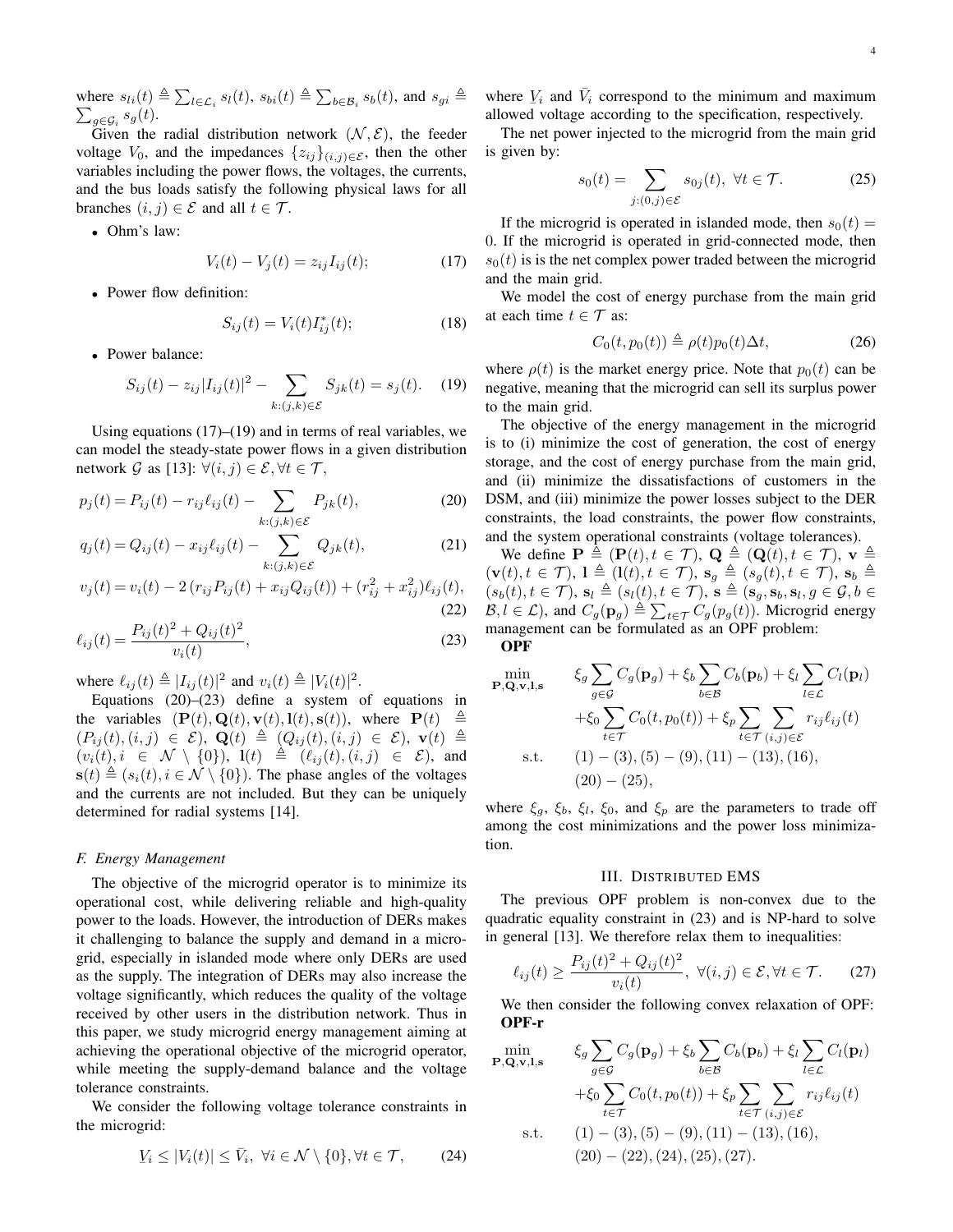If the equality in (27) is attained in the solution to OPF-r, then it is also an optimal solution to OPF. The sufficient conditions under which the relaxation is exact have been exploited in previous works [15]–[18]. Roughly speaking, if the bus voltage is kept around the nominal value and the power injection at each bus is not too large, then the relaxation is exact. Detailed conditions when the voltage upper bound is not important can be found in [15], [16]. See [17], [18] on how to deal with the voltage upper bound. In this paper, we assume that the sufficient conditions specified in [18] hold for the microgrid and thus we focus on solving the OPF-r problem.

The above OPF-r problem is a centralized optimization problem. In order to design an efficient, scalable, and privacypreserving EMS, we propose a distributed algorithm to solve the OPF-r problem using the predictor corrector proximal multiplier (PCPM) algorithm (refer to [23] or the Appendix for details). Note that we use PCPM to develop the proposed distributed algorithm here. Other distributed algorithms such as the alternating direction method of multipliers (ADMM) algorithm [24] may also apply to solve the OPF-r problem in a distributed manner.

Initially set  $k \leftarrow 0$ . The LCs of the DERs and the loads set their initial schedules randomly and communicate them to the MGCC. In the meantime, the MGCC randomly chooses the initial  $s_i^k(t) \triangleq p_i^k(t) + i q_i^k(t)$  and two virtual control signals  $\{\mu_i^k(t)\}_{t\in\mathcal{T}}$ ,  $\{\lambda_i^k(t)\}_{t\in\mathcal{T}}$  for each bus  $i \in \mathcal{N} \setminus \{0\}$ .  $\mu_i(t)$  and  $\lambda_i(t)$  are the Lagrangian multipliers associated with the active and reactive power at bus  $i$ , respectively.

At the beginning of the  $k$ -th step, the MGCC sends two control signals  $\hat{\mu}_i^k(t) = \hat{a}_{\mu} \mu$  $\frac{k}{i}(t) +$  $\gamma \left( p_{li}^k(t) + p_{bi}^k(t) - p_{gi}^k(t) - p_i^k(t) \right)$ and  $i<sup>k</sup>(t)$   $\triangleq$  $\lambda_i^k(t)$  +  $\gamma \left( q_{li}^k(t)+q_{bi}^k(t)-q_{gi}^k(t)-q_i^k(t)\right)$  to the LCs of the DERs and the loads connected to bus i, where  $\gamma$  is a positive constant. Then,

• The LC of each conventional DG unit solves the following problem: EMS-LC(DG)

$$
\begin{aligned}\n\min_{\mathbf{s}_g} & \qquad & \xi_g C_g(\mathbf{p}_g) + (\hat{\boldsymbol{\mu}}_i^k)^T \mathbf{p}_g + (\hat{\boldsymbol{\lambda}}_i^k)^T \mathbf{q}_g \\
&+ \frac{1}{2\gamma} ||\mathbf{p}_g - \mathbf{p}_g^k||^2 + \frac{1}{2\gamma} ||\mathbf{q}_g - \mathbf{q}_g^k||^2 \\
\text{s.t.} & \qquad (1) - (3),\n\end{aligned}
$$

where  $\hat{\mu}_i^k \triangleq (\hat{\mu}_i^k(t), t \in \mathcal{T})$  and  $\hat{\lambda}_i^k \triangleq (\hat{\lambda}_i^k(t), t \in \mathcal{T})$ . The optimal  $s_g^*$  is set as  $s_g^{k+1}$ .

• The LC of each DS unit solves the following problem: EMS-LC(DS)

$$
\min_{\mathbf{s}_b} \qquad \xi_b C_b(\mathbf{p}_b) + (\hat{\boldsymbol{\mu}}_i^k)^T \mathbf{p}_b + (\hat{\boldsymbol{\lambda}}_i^k)^T \mathbf{q}_b
$$
\n
$$
+ \frac{1}{2\gamma} ||\mathbf{p}_b - \mathbf{p}_b^k||^2 + \frac{1}{2\gamma} ||\mathbf{q}_b - \mathbf{q}_b^k||^2
$$
\n
$$
\text{s.t.} \qquad (5) - (9).
$$

The optimal  $s_b^*$  is set as  $s_b^{k+1}$ .

• The LC of each load solves the following problem:

## Algorithm 1 - The Proposed Distributed EMS.

- 1: **initialization**  $k \leftarrow 0$ . The LCs set the initial schedules randomly and return them to the MGCC. The MGCC sets the initial  $\mu_i^k(t)$ ,  $\lambda_i^k(t)$  and the initial  $s_i^k(t)$  randomly.
- 2: repeat
- 3: The MGCC updates  $\hat{\mu}_i^k(t)$  and  $\hat{\lambda}_i^k(t)$  and sends two control signals  $\hat{\mu}_i^k$  and  $\hat{\lambda}_i^k$  to the LCs connected to bus i.
- 4: The LC at each DER and each load calculates a new schedule by solving the corresponding EMS-LC problem.
- 5: The MGCC computes a new  $\mathbf{s}^{k+1}(t)$  for each time  $t \in \mathcal{T}$  by solving the EMS-MGCC problem.
- 6: The LC communicates the new schedule to the MGCC.
- 7: The MGCC updates  $\mu_i^{k+1}(t)$  and  $\lambda_i^{k+1}(t)$ .
- 8:  $k \leftarrow k + 1$ .
- 9: until convergence

# EMS-LC(Load)

$$
\min_{\mathbf{s}_l} \qquad \xi_l C_l(\mathbf{p}_l) + (\hat{\boldsymbol{\mu}}_i^k)^T \mathbf{p}_l + (\hat{\boldsymbol{\lambda}}_i^k)^T \mathbf{q}_l
$$
\n
$$
+ \frac{1}{2\gamma} ||\mathbf{p}_l - \mathbf{p}_l^k||^2 + \frac{1}{2\gamma} ||\mathbf{q}_l - \mathbf{q}_l^k||^2
$$
\n
$$
\text{s.t.} \qquad (11) - (13).
$$

The optimal  $s_l^*$  is set as  $s_l^{k+1}$ .

• The MGCC solves the following problem for each time  $t \in \mathcal{T}$ :

# EMS-MGCC

$$
\min_{\mathbf{P}(t),\mathbf{Q}(t),\mathbf{S}(t)} \xi_0 C_0(t, p_0(t)) + \xi_p \sum_{(i,j) \in \mathcal{E}} r_{ij} \ell_{ij}(t)
$$
\n
$$
\mathbf{v}(t),\mathbf{l}(t),\mathbf{s}(t) - (\hat{\boldsymbol{\mu}}^k(t))^T \mathbf{p}(t) - (\hat{\boldsymbol{\lambda}}^k(t))^T \mathbf{q}(t)
$$
\n
$$
+ \frac{1}{2\gamma} ||\mathbf{p}(t) - \mathbf{p}^k(t)||^2 + \frac{1}{2\gamma} ||\mathbf{q}(t) - \mathbf{q}^k(t)||^2
$$
\ns.t. (20) - (22), (24), (25), (27),

where  $\hat{\mu}^k(t) \triangleq (\hat{\mu}_i^k(t), i \in \mathcal{N} \setminus \{0\})$  and  $\hat{\lambda}^k(t) \triangleq$  $(\hat{\lambda}_i^k(t), i \in \mathcal{N} \setminus \{0\})$ . The optimal  $\mathbf{s}^*(t)$  is set as  $\mathbf{s}^{k+1}(t)$ .

At the end of the  $k$ -th step, the LCs communicate their new schedules  $s_l^{k+1}$ ,  $s_g^{k+1}$ , and  $s_b^{k+1}$  to the MGCC and the MGCC updates  $\mu_i^{k+1}(t) \triangleq \mu_i^k(t) +$  $\gamma \left( p_{li}^{k+1}(t) + p_{bi}^{k+1}(t) - p_{gi}^{k+1}(t) - p_i^{k+1}(t) \right)$  and  $\lambda_i^{k+1}(t) \triangleq$  $\lambda_i^k(t) + \gamma \left( q_{li}^{k+1}(t) + q_{bi}^{k+1}(t) - q_{gi}^{k+1}(t) - q_i^{k+1}(t) \right)$  for all  $i \in$  $\mathcal{N} \setminus \{0\}$  and all  $t \in \mathcal{T}$ . Set  $k \leftarrow \check{k} + 1$ , and repeat the process until convergence.

A complete description of the proposed distributed EMS can be found in Algorithm 1. When  $\gamma$  is small enough, the above algorithm will converge to the optimal solution to OPF-r which is also the optimal solution to OPF if the relaxation is exact and  $\left(p_{li}^k(t) + p_{bi}^k(t) - p_{gi}^k(t) - p_i^k(t)\right)$  and  $(q_{li}^k(t) + q_{bi}^k(t) - q_{gi}^k(t) - q_i^k(t))$  will converge to zero [23]. As we can see, the MGCC and the LCs jointly compute the optimal schedule.

In the proposed distributed EMS, the private information of the DERs and the loads is stored at the LC where the EMS-LC problem is solved locally. The MGCC solves the EMS-MGCC problem using the system information, including the topology, the power losses, the market energy price, etc. The information exchanged between the MGCC and the LCs include only the control signals and the schedules. Therefore, the privacy of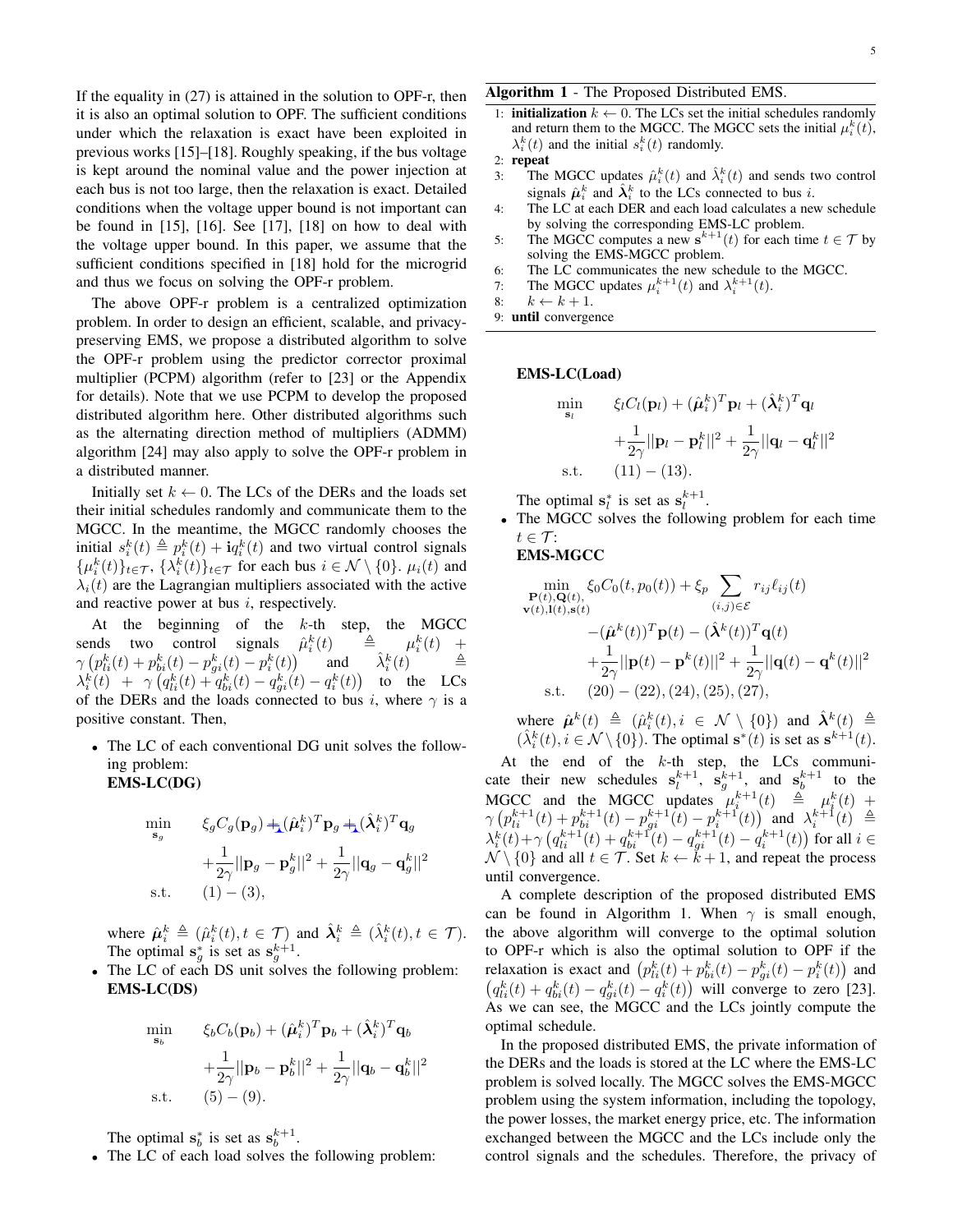

Fig. 2. IEC 61850 implementation.

the DERs (i.e., production costs and constraints) and the loads (i.e., customer preferences and constraints) are both preserved by the proposed EMS.

## IV. IEC 61850 IMPLEMENTATION

IEC 61850 is a set of international standards designed originally for communications within substation automation systems [25]. More recently, IEC 61850 draws attention to researchers in the area of microgrids as it provides standardized communication and control interfaces for all DER devices to achieve interoperability in microgrids. Due to its essential role in microgrid systems, it is important that the microgrid EMS is compatible with IEC 61850. To this end, we provide an implementation of the proposed distributed EMS based on the IEC 61850 standard.

In IEC 61850, each DER unit is modelled as a logical device (LD). The LD is composed of the relevant logical nodes (LNs) which are pre-defined groupings of data objects that serve specific functions. Refer to [26] for detailed definitions of LNs for DER devices. The LN named DER energy and ancillary services schedule (DSCH) can be used to implement the proposed EMS. In a DSCH LN, an array of the timestamps and values can be read or written using the IEC 61850 ACSI services (e.g., GetDataValues and SetDataValues) and multiple schedules can be defined in parallel.

In order to implement the proposed EMS, we use four DSCH LNs: active power, reactive power, price for active power, and price for reactive power. The active power and reactive schedules are the results from solving the EMS-LC problem. The control signals sent by the MGCC  $\hat{\mu}_i^k$  and  $\hat{\lambda}_i^k$ can be viewed as the price for active power and reactive power, respectively. Fig. 2 illustrates the proposed IEC 61850 implementation.

Algorithm 1 needs a few updates to support the proposed IEC 61850 implementation. In step 3, the MGCC sends the control signals by writing to the DSCH LNs of the price for active and reactive power. In step 4, after the LC solves the EMS-LC problem using the control signals read from the DSCH LNs of the prices, the new schedules are written to the corresponding DSCH LNs. In step 6, the LC sends the new schedules to the MGCC using the IEC 61850 report control block (RCB) mechanism. At convergence, the optimal



Fig. 3. Topology of the microgrid.

schedules will be stored in the DSCH LNs and used to control the DER device.

## V. PERFORMANCE EVALUATION

In this section, we demonstrate the proposed distributed EMS by applying it to a real microgrid. We first describe the microgrid system and the simulation setup. We then present the simulation results in islanded and grid-connected mode followed by the discussions on the location effect, the load shedding/shifting, the ramping constraint, and the trade-offs in the objective.

## *A. Simulation Setup*

Fig. 3 shows the configuration of a real microgrid in Guangdong Province, China. The numbers under the DERs and the loads in the figure correspond to the maximum power. We use this microgrid to demonstrate the proposed distributed EMS. In the simulation, a day starts from 12 am. The time interval  $\Delta t$  in the model is one hour and we denote a day by  $\mathcal{T} \triangleq \{0, 1, \ldots, 23\}$ , where each  $t \in \mathcal{T}$  denotes the hour of  $[t, t + 1].$ 

We set the cost function of diesel generation as  $C_g(p_g(t)) \triangleq$  $10(p_g(t)\Delta t)^2 + 70(p_g(t)\Delta t)$ . The generation ramping parameter  $r_g$  is chosen to be 0.3. The capacity of the BESS  $\overline{E}_b$  is 3 MWh and  $E_b$  is chosen to be 0.1 MWh. We set  $E_b(0) = 1.5$ MWh,  $E_b^e = 1.0$  MWh, and  $\eta_b = 0.95$ . The parameters in the cost function of the battery are chosen as  $\alpha_b = 1$ ,  $\beta_b = 0.75$ , and  $\gamma_b = 0.5$ . We choose  $\alpha_l = 10^3$  and  $\alpha_l = 10^2$  in the cost function of the interruptible and deferrable loads, respectively. We assume that bus 5 is a deferrable load and the rest of the loads are all interruptible. For the interruptible loads, the maximum load shedding percentage is chosen randomly from the range [20%, 50%]. For the deferable load, the start time is chosen randomly from [10, 13] and the deadline is chosen randomly from [20, 23]. The minimum energy requirement  $E_l$ is chosen randomly from  $[3\bar{p}_l, 5\bar{p}_l]$  and the energy upper bound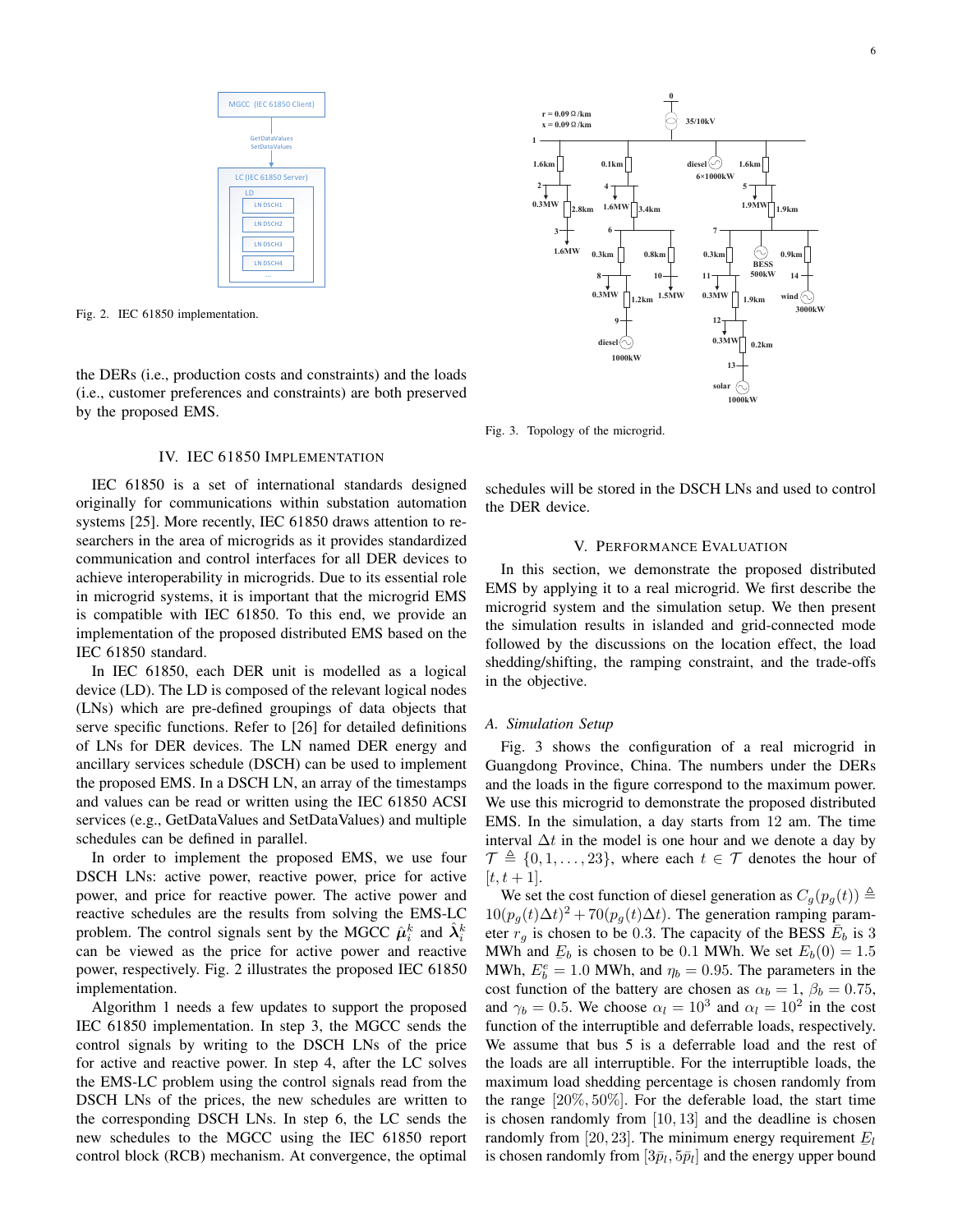

Fig. 4. Day-ahead price from CAISO.



Fig. 5. Output schedules in islanded mode.

is set to be  $\bar{E}_l = E_l + 2\bar{p}_l$ , where  $\bar{p}_l$  is the maximum power of  $\log \log \log \frac{p_i}{p_i}$  and the maximum power of load *l*. Perfect forecasting of the PV, the WT, and the loads is assumed. For the forecasting of the deferrable load, we assume that the load consumes power at the maximum rate from the start time until the consumed energy reaches the energy upper bound. We use the real day-ahead energy price from California ISO (CAISO) in the simulation as shown in Fig. 4.

## *B. Case Study*

We apply the proposed EMS to the microgrid using the setup described above. The voltage tolerances are set to be [0.95 p.u., 1.05 p.u.]. The parameters in the algorithm are chosen as  $\xi_g = 1$ ,  $\xi_b = 1$ ,  $\xi_l = 1$ ,  $\xi_0 = 1$ ,  $\xi_p = 1$ , and  $\gamma = 0.75$ .

The day-ahead schedules produced by the proposed EMS in islanded mode is shown in Fig. 5. In islanded mode, the microgrid can utilize only the DERs to serve the loads. Since the non-dispatchable renewable generations (i.e., PV and WT) in the microgrid only serve for a small proportion of the loads, diesel is the main power source. From the figure, we can see that the total diesel generation changes in the same trend as the total load. We can also observe the charging/discharging cycles of the battery from the figure. The battery is charged when the renewable generation is high and discharged when it is low, serving as the storage for the renewables in the microgrid.



Fig. 6. Output schedules in grid-connected mode.



Fig. 7. Net power injected to the microgrid.

Fig. 6 shows the results in grid-connected mode. Compared with Fig. 5, the total diesel generation is decreased significantly in grid-connected mode. Diesel generation is no longer the main power source in grid-connected mode as the microgrid is able to import power from the main grid. The battery in grid-connected mode is the storage for not only the renewables but also the cheap power from the main grid. It is also charged when the energy price is low and discharged when the energy price is high, making profits for the microgrid.

The net power injected to the microgrid in grid-connected mode is shown in Fig. 7. It can be seen from the figure that the microgrid imports power when the energy price is low and exports power when the price is high ( $t \in [16, 18]$ ). If we compare the total operational cost of the microgrid (i.e., the value of the objective function) in the two modes, we can find that grid-connected mode decreases the operational cost by  $\frac{$6491 - $5484}{\$6491} = 15.5\%.$ 

Fig. 8 shows the dynamics of EMS-MGCC and EMS-LC in grid-connected mode. We can see that our proposed distributed algorithm converges fast. For the simulations, we also verify that the solution to the centralized OPF-r problem is the same as the solution to the distributed algorithm. We further verify that the equality in (27) is attained in the optimal solution to OPF-r, i.e., OPF-r is an exact relaxation of OPF.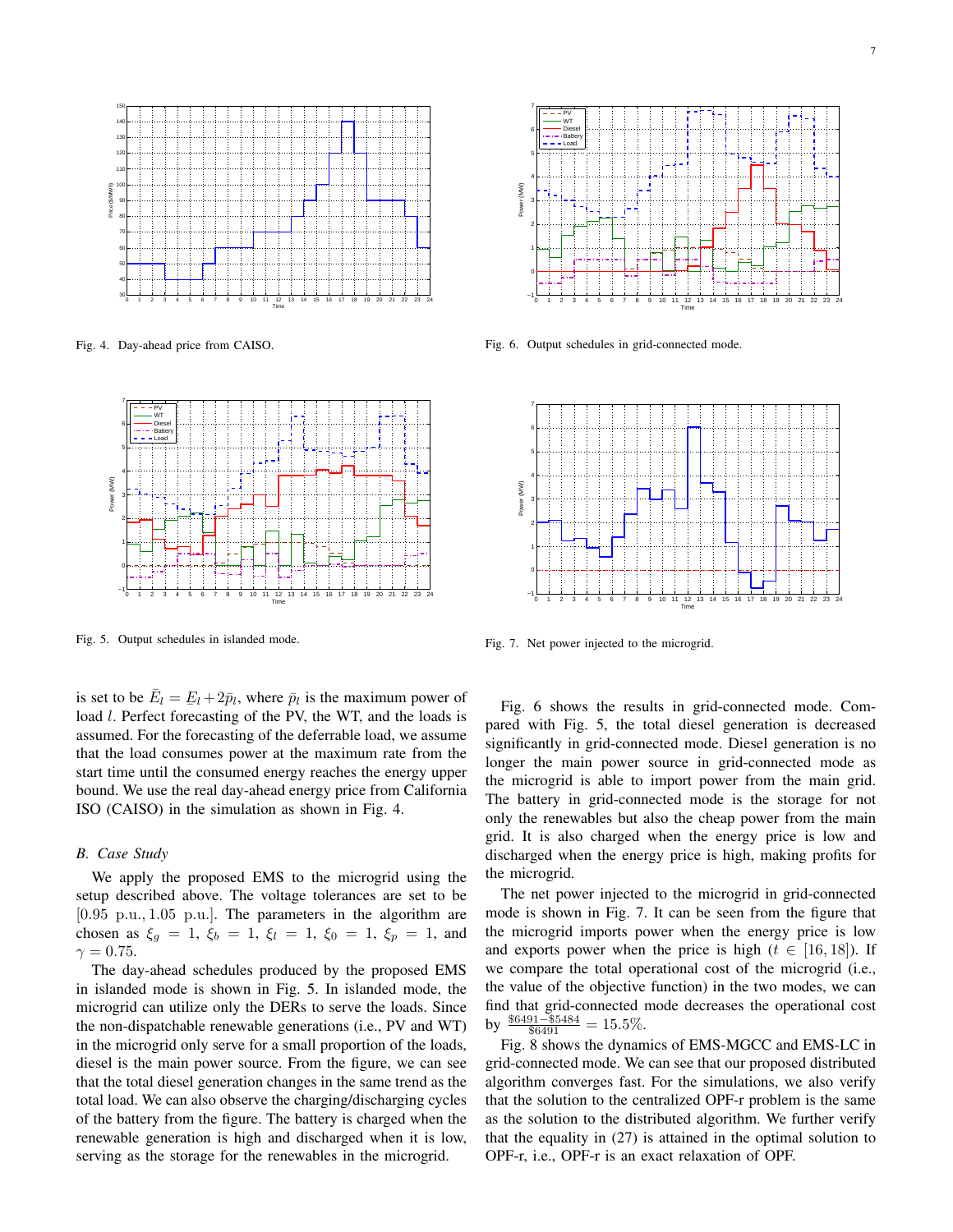

Fig. 8. Dynamics of EMS-MGCC and EMS-LC.



Fig. 9. Maximum and minimum bus voltage in the microgrid.

#### *C. Discussions*

*1) Location effect:* In order to exemplify the effect on voltage tolerances, we increase the line lengths by 5 times. Fig. 9 shows the maximum and the minimum bus voltage in the microgrid over time. It can be seen from the figure that the bus voltages in the microgrid are well maintained within the allowed range. The maximum voltage reaches the upper bound when the non-dispatchable renewable generation is high and the minimum voltage reaches the lower bound when the load is high. This is because the generation injects power to the distribution network and hence increases the voltage, while the load consumes power and thus decreases the voltage.

In order to understand how voltage tolerances are maintained by the proposed EMS, we look into the demand reduction of each load as shown in Fig. 10. From the figure, it can be easily seen that the demand reduction of bus 2 and 3 is significantly larger than the other buses. This is because both bus 2 and 3 are far from the generation or the feeder and thus the voltage drop along the line is significant. Therefore, more demand reduction is required at bus 2 and 3 in order to maintain the bus voltage above the minimum allowed voltage. Similarly, those loads close to the non-dispatchable renewable generation (bus 11 and 12) need to consume more in order to reduce the high voltage due to the generation, leading to less demand reduction. The results show the location effect that a DSM scheme may discriminate the loads based on their locations [12].



Fig. 10. Demand reduction of the loads.



Fig. 11. Load shifting.

*2) Load shedding/shifting:* Fig. 10 also illustrates how loads are shedded in grid-connected mode. As can be expected, the loads are shedded in response to the price: more loads are shedded when the price is high in order to save cost. In islanded mode, load shedding is mainly used to balance the local supply. If we compare the total amount of shedded loads in the two modes, we can find that islanded mode (8.91 WM) makes more load shedding than grid-connected mode (6.21 MW).

Fig. 11 shows the load shifting in grid-connected mode. As can be seen from the figure, the load is shifted from the time when the energy price is high ( $t \in [14, 17]$ ) to the time when the price is low ( $t \in [19, 21]$ ). The total consumed energy with load shifting is the same as without load shifting.

*3) Ramping constraint:* Fig. 12 illustrates the effect of the ramping constraint on the objective. As can be seen from the figure, the total cost is non-increasing with the ramping parameter  $r<sub>g</sub>$  in both islanded and grid-connected mode. This is because the stricter the ramping constraint is, the less available power the diesel generation can provide. It can be also seen from the figure that the marginal cost decreases in both modes as  $r_g$  increases. In particular, the cost does not decrease much when  $r_q \geq 0.3$ , showing that the diesel generation supply is relatively sufficient in that region of  $r_q$ . Furthermore, the marginal cost in islanded mode decreases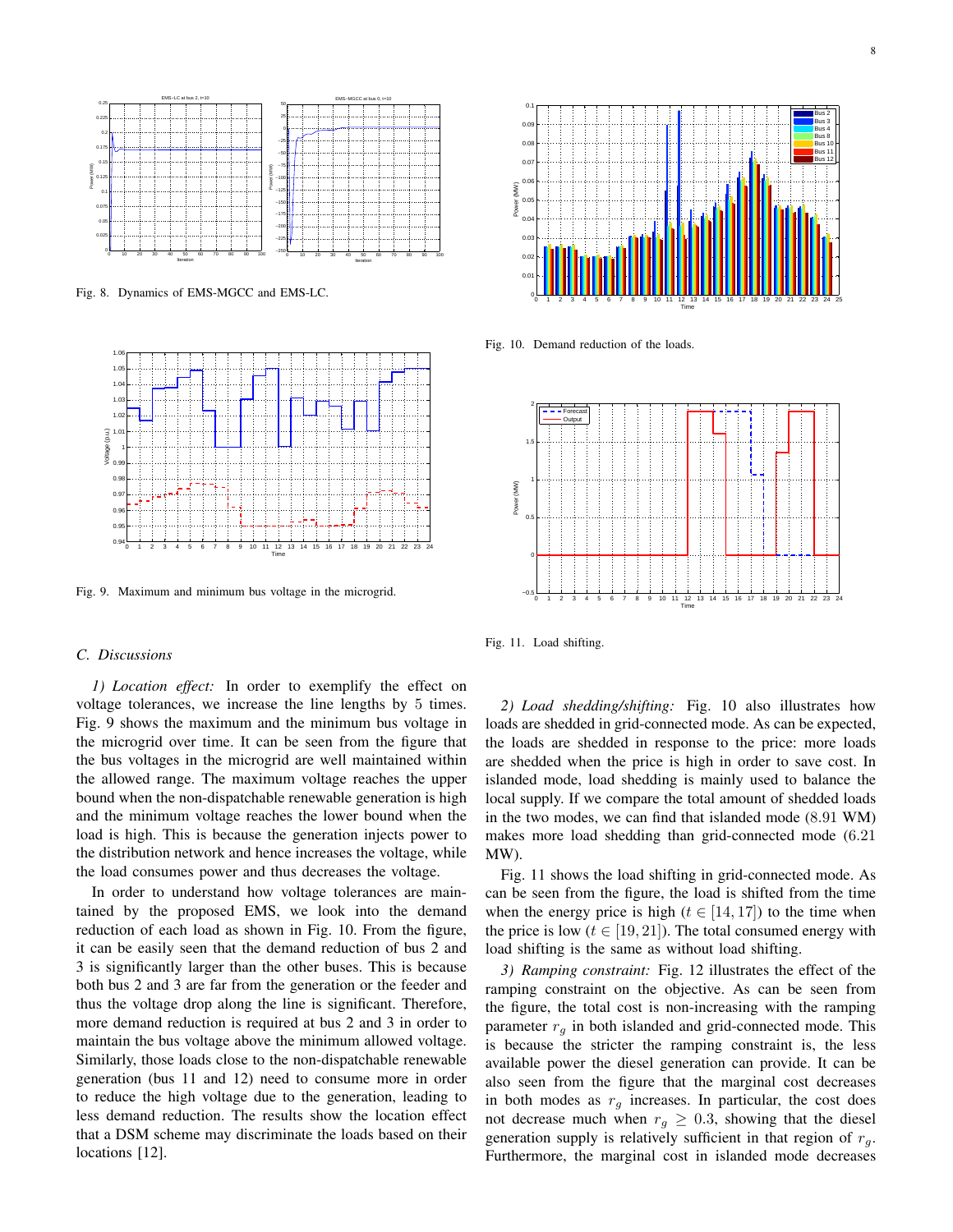

Fig. 12. Effect of  $r_q$  on the objective.

TABLE I COST COMPARISON UNDER DIFFERENT ξ

|                 | <b>Diesel</b> | <b>Battery</b> | Load     | <b>Purchase</b> | Loss |
|-----------------|---------------|----------------|----------|-----------------|------|
| <b>Baseline</b> | 2053.14       | 3.20           | 259.37   | 3167.49         | 0.43 |
| $\xi_q=10$      | 0.00          | 3.19           | 260.21   | 5743.28         | 0.49 |
| $\xi_b=10^2$    | 2053.23       | 0.27           | 259.45   | 3239.15         | 0.43 |
| $\xi_l=10$      | 2054.93       | 3.20           | 2.60     | 3632.65         | 0.44 |
| $\xi_0 = 10$    | 19408.20      | 3.93           | 12999.53 | $-9245.71$      | 0.39 |
| $\xi_p = 10^4$  | 2871.53       | 3.45           | 476.58   | 2402.79         | 0.34 |

much faster than in grid-connected mode when  $r<sub>g</sub>$  is small. This is easy to understand as diesel is the main power supply in islanded mode and a strict ramping constraint on it would cause more load shedding/shifting that leads to a higher cost.

*4) Trad-offs in the objective:* In the objective function of the optimization, there are several parameters  $(\xi_g, \xi_b, \xi_l, \xi_0, \xi_p)$ . Each  $\xi$  is associated with one cost minimization in the optimization. To evaluate their effects on the proposed EMS, we conduct simulations using different  $\xi$ . We choose the baseline as the set of parameters used in our previous simulation. We then change the parameter  $\xi$  one at a time and compare the individual costs as shown in Table I.

As can be seen from the table, the parameter  $\xi$  affects the trade-offs among different cost minimizations. A large  $\xi$ would decrease the corresponding cost in the optimization. The choice of  $\xi$  depends on the importance of the corresponding cost minimization in energy management. For example, if the microgrid operator is more interested in minimizing the generation cost,  $\xi_g$  can be increased and the resulting generation cost would be decreased.

#### VI. CONCLUSIONS

In this paper, we propose a distributed EMS for the optimal operation of microgrids. Compared with the existing distributed approaches, our proposed EMS considers the underlying power distribution network and the associated constraints. Specifically, we formulate microgrid energy management as an OPF problem and propose a distributed EMS where the MGCC and the LCs jointly compute an optimal schedule. We also provide an implementation of the proposed EMS based on the IEC 61850 standard. As one demonstration, we apply the proposed EMS to a real microgrid in Guangdong Province, China. The simulation results demonstrate that the proposed EMS is effective in both islanded and grid-connected mode. It is shown that the proposed distributed algorithm converges fast. A comprehensive analysis of its performance is given. Future work includes implementing the proposed EMS in a real system and analyzing its performance.

#### ACKNOWLEDGMENT

The authors would like to thank Yipeng Dong from Department of Electrical Engineering, Tsinghua University for providing the microgrid data and Na Li from Department of Electrical Engineering, Harvard University for insightful discussions and comments.

# **APPENDIX** INTRODUCTION TO PCPM

In this paper, we develop a distributed EMS using the predictor corrector proximal multiplier (PCPM) algorithm [23]. PCPM is a decomposition method for solving convex optimization problem. At each iteration, it computes two proximal steps in the dual variables and one proximal step in the primal variables. We give a very brief description of the PCPM algorithm below.

Consider a convex optimization problem with separable structure of the form:

$$
\min_{\mathbf{x} \in \mathcal{X}, \mathbf{y} \in \mathcal{Y}} f(\mathbf{x}) + g(\mathbf{y})
$$
 (28)

$$
s.t. \tAx + By = c. \t(29)
$$

Let **z** be the Lagrangian variable for the constraint (29).

The steps of the PCPM algorithm to solve the problem are given as follows:

- 1) Initially set  $k \leftarrow 0$  and choose the initial  $(\mathbf{x}^0, \mathbf{y}^0, \mathbf{z}^0)$ randomly.
- 2) For each  $k \geq 0$ , update a virtual variable  $\hat{\mathbf{z}}^k := \mathbf{z}^k + \hat{\mathbf{z}}^k$  $\gamma(A\mathbf{x}^k + B\mathbf{y}^k - \mathbf{c})$  where  $\gamma > 0$  is a constant step size. 3) Solve

$$
\mathbf{x}^{k+1} = \arg\min_{\mathbf{x}\in\mathcal{X}} \{f(\mathbf{x}) + (\hat{\mathbf{z}}^k)^T A \mathbf{x} + \frac{1}{2\gamma} ||\mathbf{x} - \mathbf{x}^k||^2\},
$$
  

$$
\mathbf{y}^{k+1} = \arg\min_{\mathbf{y}\in\mathcal{Y}} \{g(\mathbf{y}) + (\hat{\mathbf{z}}^k)^T B \mathbf{y} + \frac{1}{2\gamma} ||\mathbf{y} - \mathbf{y}^k||^2\}.
$$

- 4) Update  $z^{k+1} := z^k + \gamma (Ax^{k+1} + By^{k+1} c)$ . 5)  $k \leftarrow k + 1$ , and go to step 2 until convergence.
- 

Steps 2 and 4 can be seen as a predictor step and a corrector step to the Lagrange multiplier, respectively. It has been shown in [23] that the above algorithm will converge to a primal-dual optimal solution  $(x^*, y^*, z^*)$  for a sufficient small positive step size  $\gamma$  as long as strong duality holds for the convex problem (28).